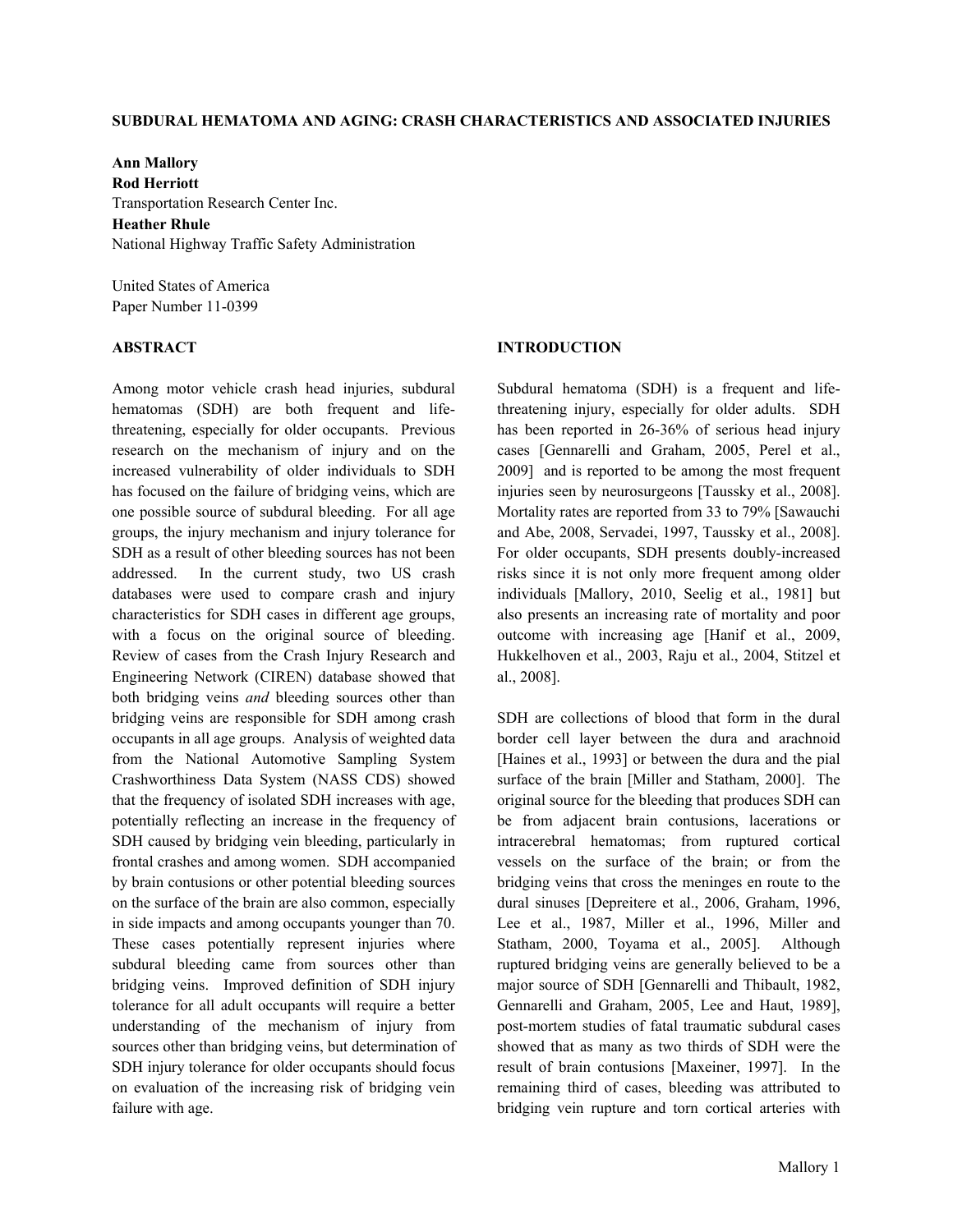equal frequency [Maxeiner and Wolff, 2002]. Previously, in a study of surgically-treated SDH cases, bleeding from cerebral lacerations or intracranial hematoma was identified as the cause of SDH in 40.5% of cases [Jamieson and Yelland, 1972].

 **Subdural Hematoma Originating from Bridging Veins** Experimental studies exploring injury mechanism and tolerance for SDH at any age have primarily focused on those that originate with the rupture of parasagittal bridging veins. Holbourn proposed that rotational motion of the brain relative to the skull stretched the bridging veins that cross the meningeal layers [Holbourn, 1943]. Ommaya et al*.*  produced parasagittal SDH in rhesus monkeys by simulating a rear impact and attributed it to veins draining into the sagittal sinus [Ommaya et al., 1968]. Löwenhielm produced bridging vein rupture in frontal sled tests with post-mortem human subjects to estimate tolerance relative to anterior-posterior rotation [Löwenhielm, 1974]. Gennerelli and Thibault produced SDH in rhesus monkeys by applying anterior-posterior acceleration in a 60 degree arc, with demonstrable damage to bridging veins underlying the hematoma [Gennarelli and Thibault, 1982]. Depreitere documented parasagittal bridging vein failure in post-mortem human subjects by pressurizing the superior sagittal sinus with radiopaque fluid. Radiographs following anterior-posterior impacts were used to identify bridging vein rupture and predict tolerance to sagittal plane rotation/acceleration [Depreitere et al., 2005, Depreitere et al., 2006].

Age-related brain atrophy is thought to contribute to bridging vein failure in older individuals because it can lead to increased relative motion between the skull and brain, resulting in increased tension in the bridging veins [Hanif et al., 2009, Meaney, 1991, Yamashima and Friede, 1984]. Modeling studies have predicted a tripling of bridging vein strain in frontal impacts with modeled increase in the thickness of the subdural space to simulate age-related atrophy [Kleiven and von Holst, 2002]. Other explanations explored for decreased tolerance to SDH in older individuals associated with bridging vein rupture include age-related alterations in the mechanical properties of bridging veins [Meaney, 1991, Monson, 2001] and in the viscoelastic properties of the brain [Jane and Francel, 1996].

 **Subdural Hematoma Originating from Other Sources** In contrast to the body of work on SDH resulting from bridging vein failure, there is limited documentation on the mechanism of SDH as a result of other bleeding sources, or on how tolerance to these types of SDH changes with age. Studies that have addressed SDH from sources other than bridging veins have focused on the conditions under which SDH from sources other than bridging veins occur rather than the mechanical loading required to produce both the original bleeding injury and the SDH.

 **Comparison Studies of Subdural Hematomas from Different Bleeding Sources** A long-term study of surgically treated SDH cases found that in 40.5% of cases there was a laceration, intracerebral clot, or "exploded" temporal poles that was a cause of the SDH [Jamieson and Yelland, 1972]. These were categorized as "complicated" SDH and were more common among males but less common for adults over age 60. These complicated SDH were more common in motor vehicle crashes than "simple" SDH that were not associated with a surface contusion or laceration. In complicated SDH cases, the head impact was lateral 55% of the time. Among those lateral head impact cases, the impact and SDH were on the same side in 53% of cases and on contralateral sides in 47%.

In an autopsy study comparing 42 SDH cases with associated cerebral contusions to 30 cases of isolated SDH [Maxeiner, 1998], those with contusions were more common in falls (81%) or traffic events (17%), while isolated subdural cases occurred most often in falls  $(37%)$ , from violence  $(26%)$ , or from unclear sources [Maxeiner, 1998]. Isolated SDH were attributed to lateral impacts in only 12% of cases where direction was determined, while those with contusions were sustained in lateral impacts in 44% of cases.

While these two previous studies suggest that there are differences in the head impact conditions that produce SDH by bridging vein failure versus by other sources, they do not address the mechanical loading that results in SDH from sources other than bridging veins or address how tolerance might be affected by age.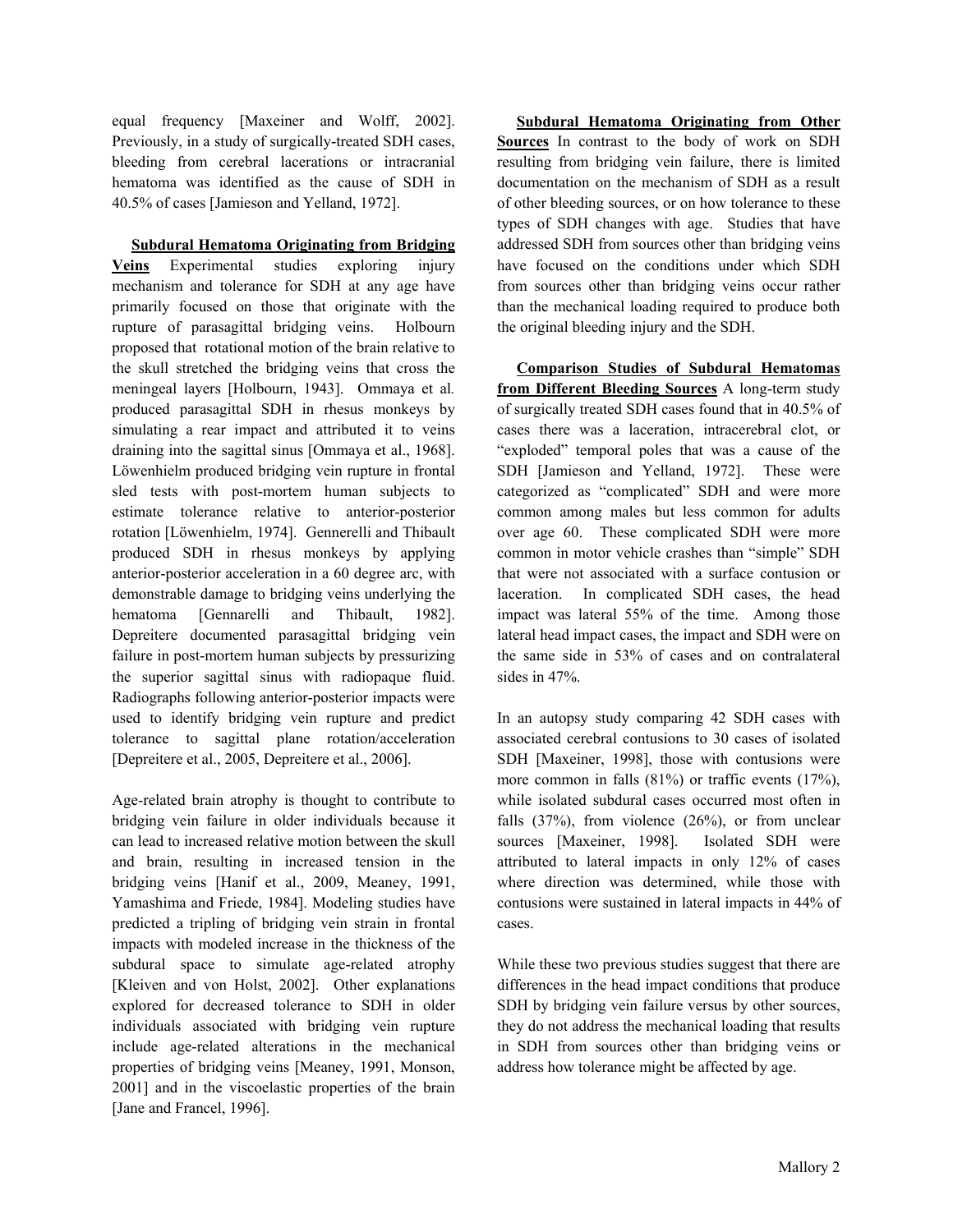**Objective of Current Study** To determine how tolerance to SDH changes for older occupants, the bleeding sources for SDH among different age groups need to be identified. With bleeding source information by age group, it can be determined if either bridging vein ruptures or other bleeding sources are primarily responsible for the increase in SDH for older occupants.

The current study uses available US crash data to explore how crash and injury characteristics for occupants who sustain SDH change with age. Specifically, the available US crash data was analyzed to look for any evidence that older occupants may be more susceptible to SDH as a result of bridging vein failure versus as a result of contusions or ruptured vessels on the surface of the brain.

# **METHODS**

In order to understand how the risk of SDH changes for motor vehicle crash occupants as they age, US databases were used to compare crash and injury characteristics for adult SDH cases in different age groups, with a focus on evidence of the original bleeding source.

Medical information available in CIREN was used for detailed review of cases where the probable bleeding source in SDH cases could be identified. Cases were categorized by the bleeding source: *bridging veins*, *brain contusions*, or *other bleeding sources*.

Because NASS CDS does not contain the detailed medical information included in CIREN, a different approach was used to identify possible bleeding sources for SDH. Crash data from NASS CDS was compiled to determine the frequency of different serious bleeding head injuries that accompany SDH. SDH cases were sorted into three categories. Those sustained in the absence of other serious head injuries were identified as *isolated*. The remaining cases were categorized as SDH *with contusion* or SDH *with other serious head injury*. In the absence of specific information on bleeding sources in NASS CDS cases coded with SDH, it was assumed that isolated cases with no other serious head injury documented were more likely than other cases to be associated with bridging vein failure directly into the subdural border cell region since bridging veins are the only potential bleeding source that pass through the dural border cell layer. Similarly it was assumed that subdural cases that also had a documented brain contusion were the injury category most likely to include SDH sourced to contusions. Other potential subdural bleeding sources were combined in a third category with all other serious head injuries.

# **CIREN Case Review**

All SDH cases in NHTSA's CIREN crash database up to August 2010 were selected. Those with recorded intracranial surgery for evacuation of SDH were reviewed individually. Operative reports were evaluated for documentation of bleeding source for each of these cases. SDH cases with operative reports were categorized into those associated with (1) bridging vein rupture, (2) brain contusions, or (3) other specified bleeding sources.

After categorizing the CIREN cases by associated bleeding source using the detailed medical descriptions available in the operative reports, the cases were also sorted by the accompanying injury categories used for the NASS CDS analysis using only the Abbreviated Injury Scale (AIS) coded injuries: *isolated, with contusion,* or *with other serious injury*. For example, a CIREN case that documented subdural bleeding from a bridging vein might have been coded as *isolated¸* or *with other serious injury*, if it were sorted as in the NASS CDS analysis. A case-by-case comparison was made to determine if the NASS CDS accompanying injury categories, determined from AIS code only, were consistent with the CIREN categories based on the probable bleeding sources identified in the detailed records. This comparison was used to confirm the suitability of using the accompanying injuries in NASS CDS cases as surrogate variables for probable bleeding sources in the absence of explicitly coded information on bleeding source in NASS CDS.

# **NASS CDS Analysis**

SDH cases in NASS CDS from 1993 to 2008 were selected based on seven-digit AIS codes. The AIS codes used in NASS CDS were based on the Association for the Advancement of Automotive Medicine's AIS-90 from 1993 to 1999, and on the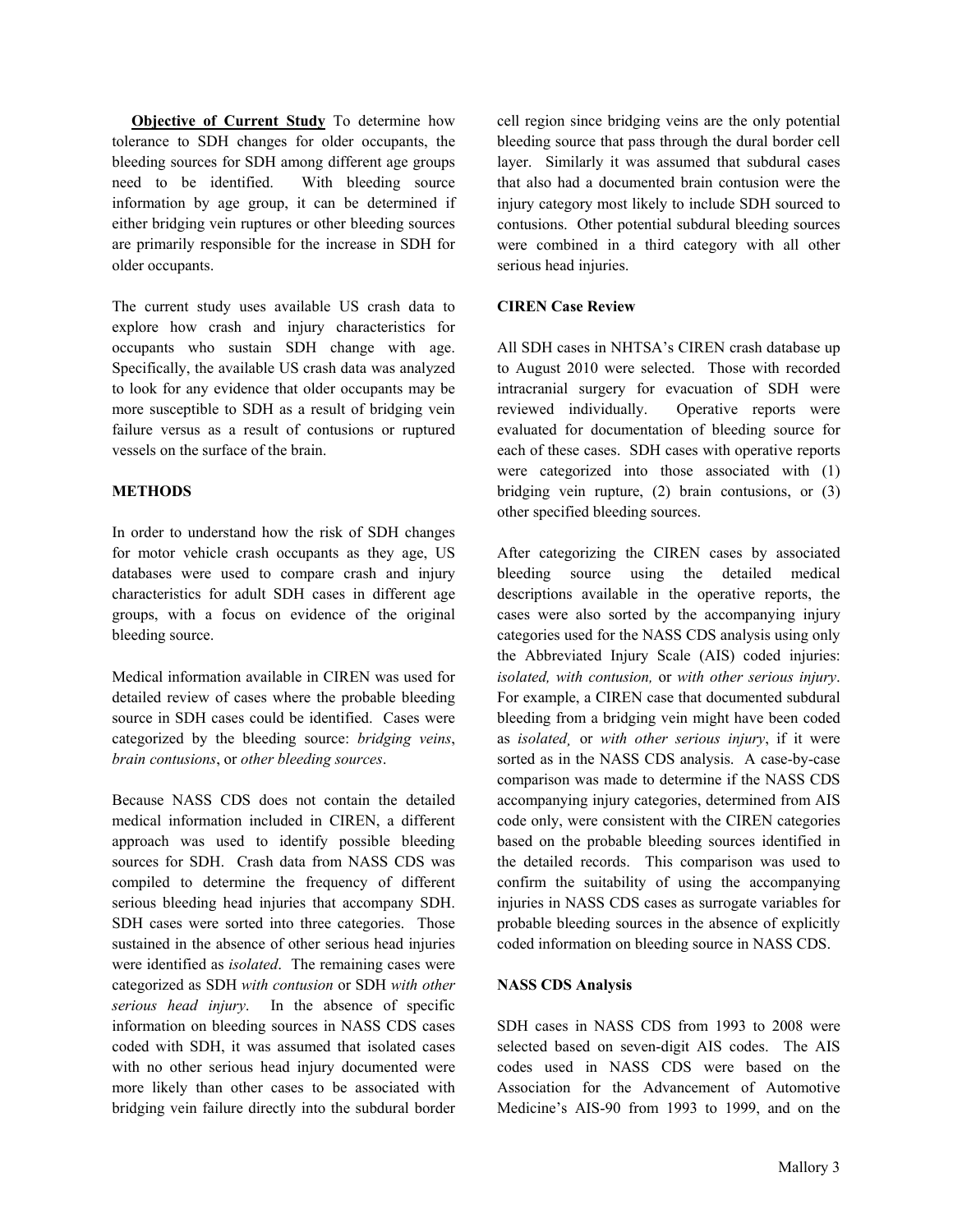AIS-90/98 Update from 2000 to 2008. Serious injuries are those with an AIS score of 3 to 6.

All analyses compared three adult age groups: 20-49 years, 50-69 years, and age 70 and older. Occupants under age 20 were excluded. Occupants in all seat positions were included. Cases with unknown impact direction or velocity change were excluded only from analyses that included those variables. Weighted data was used for all NASS CDS analyses. Analysis was performed using survey analysis procedures in SAS, Version 9.2 (SAS Institute, Cary NC).

 **Accompanying Head Injuries** The percentage of occupants in NASS CDS with SDH who also had other types of serious head injuries was estimated by age group. AIS 3+ head injuries were initially classified by their seven-digit AIS code into categories as follows:

Skull fracture (*including crush, fracture)* 

Subarachnoid hemorrhage

Contusions

Intraventricular hemorrhage

Epidural hematoma

- Other intracranial bleeding injury (*Including blood vessel injury, hematoma or hemorrhage not further specified, subpial hemorrhage, laceration or penetration, sinus bleeding, intracerebellar or intracerebral bleeding)*
- Closed head injury (*Including loss of consciousness or concussion, diffuse axonal injury, or closed head injury/blunt head injury/ traumatic brain injury not further specified)*
- Sequelae (*Including swelling, ischemia, pneumocephalus)*
- Brain stem injury (*Including any injury to the brain stem)*
- Other intracranial injury *(Any other injury to the AIS head region not included in the categories above, such as pituitary injury or serious scalp injury)*

SDH cases with no other serious injuries were classified as Isolated SDH.

 **Relative Frequency of Isolated Subdural Hematoma** For the purpose of comparing the crash characteristics of SDH cases that were isolated to cases where the SDH was accompanied by a contusion, or by other serious head injury, SDH cases were grouped as follows:

*Isolated* 

 No other documented AIS 3+ head injury *With contusion* 

 SDH combined with AIS 3+ coded brain contusion

*With other serious injury* 

 SDH combined with serious head injuries (AIS 3+) other than contusion.

The frequency of isolated SDH was compared to the frequency of SDH accompanied by contusion or other serious injuries for different types of occupant and impact conditions. Frequency of each sub-type of SDH case was calculated as a percentage of all SDH cases among each occupant or crash type. Data is presented by sex, age group, vehicle impact direction, and head contact location.

Vehicle impact directions are defined by the direction of force (DOF1) variable in NASS CDS. Frontal impacts included those from 11 o'clock to 1 o'clock, as well as those at 10 or 2 o'clock only if the general area of damage (GAD1) was to the front of the vehicle. Side impacts were defined as all other cases with direction of force from 2 to 4 o'clock and 8 to 10 o'clock. Rear impacts included those from 5 to 7 o'clock and rollovers were any crash where the primary damage (variable TDD1) was overturn damage. Head contact locations were estimated based on the location of cutaneous and fracture injuries coded to the head and face. Injuries coded to the frontal aspect of the head were classified as frontal contacts and to the left or right aspects were classified as lateral contacts. Any face contact injury in combination with a frontal head contact, or without any other contact injuries to the head was classified as a frontal head contact. If face contact injuries were coded to the left or right aspect and were combined with a lateral head contact injury, the case was classified as a lateral head contact.

For vehicle side impact cases, the location of the SDH was compared to the vehicle impact direction. Cases where the vehicle impact and SDH were on the same side were categorized as ipsilateral, and those on opposite sides were contralateral. Side impact cases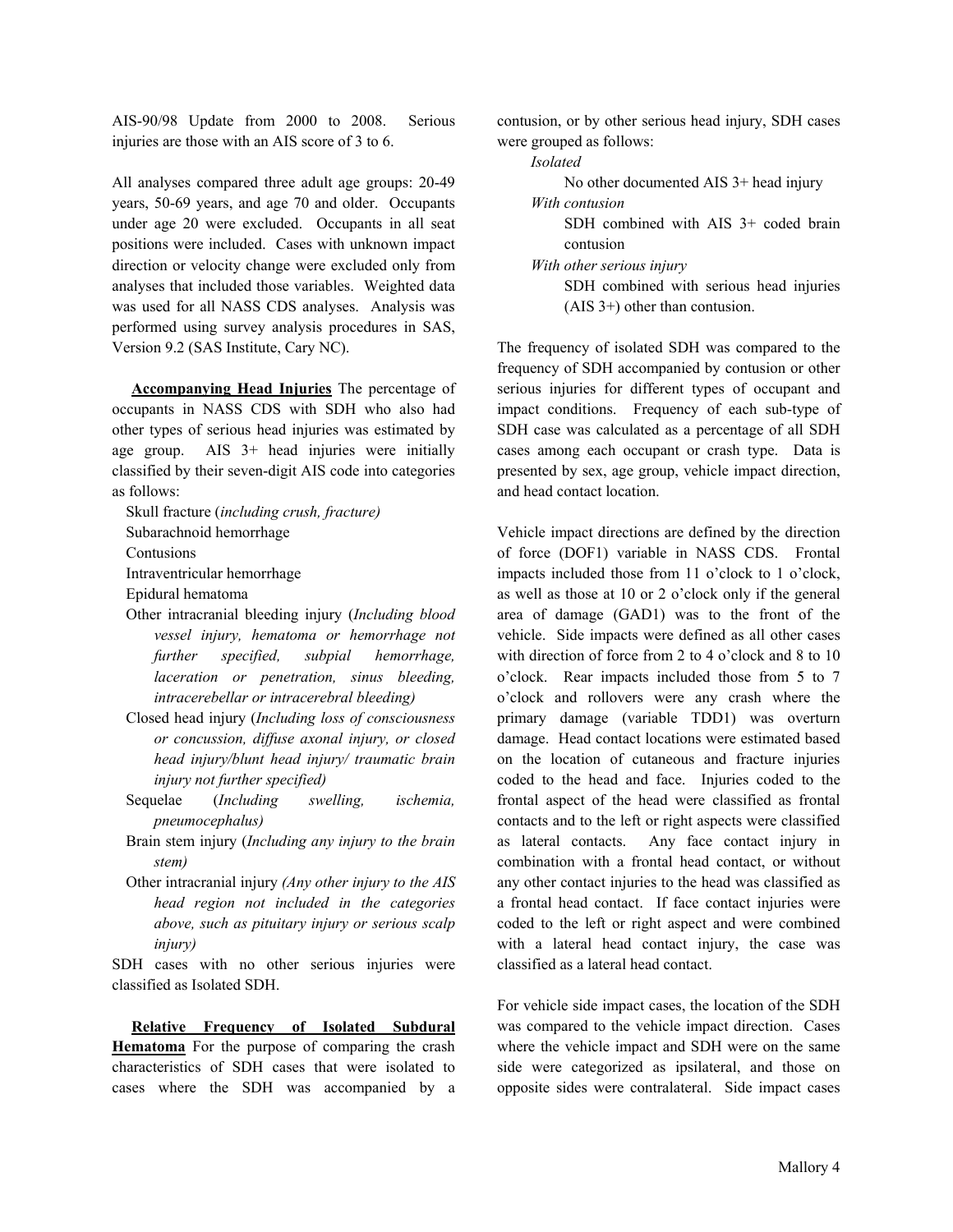with documented SDH on both sides of the brain were classified as bilateral.

 **Injury Rate Analysis** For each of the three AISbased accompanying injury categories (isolated, with contusion, and with other serious injury), injury rate was estimated by dividing the weighted number of injured occupants by the total weighted number of NASS CDS occupants in each age and impact direction category. The only cases excluded from the rate calculations were those where the occupant was listed as injured, but with details unknown (INJNO=97) since inclusion of these cases would increase the denominator of the rate calculations even though it was unknown whether they would be included in the numerator.

Injury rates were presented by age group for all occupants, then separately by impact direction for impact directions with sufficient numbers of cases to present rates by age group.

 **Odds Ratio Analysis** Odds ratios were calculated to compare the odds of sustaining either isolated SDH or SDH with contusion for the oldest age group compared to the youngest age group. SDH cases with other serious head injuries were not included in the odds ratio analysis.

The SAS SURVEYLOGISTIC procedure was used to estimate odds ratios by age group separately for male and female occupants in frontal and side impacts. For each age and impact direction, a multinomial logistic regression model was developed, where the dependent injury variable could take on one of four values: no SDH, isolated SDH, SDH with contusion, or SDH with other serious injury. Categorical variables for age group were used to compare the 70 years and older group to a baseline 20 to 49 year-old group. To account for possible confounding differences in crashes for different age groups, independent variables reflecting potential differences in crash conditions and crash severity between young and old motor vehicle crash victims were included. The regression models for each sex and impact condition combination were built using a backward elimination stepwise procedure until the multinomial regression model contained only significant explanatory variables. Variables in the final models included a continuous variable for  $\Delta V$ , dichotomous variables for the presence of a skull fracture and air bag deployment, and a categorical variable for seat position with possible values of driver, front seat passenger, or rear seat passenger.

Ninety-five percent confidence limits for the odds ratios were based on variance calculated by the Taylor series. In order to correct for simultaneous estimation of confidence intervals for each group (two-sided confidence interval for two injury types), Bonferroni correction was applied by dividing the significance level of 0.05 by 4 so that alpha was equal to 0.0125.

# **RESULTS**

# **CIREN Search Results**

A search of the CIREN database identified 277 cases with SDH. Case occupant age ranged from 4 days to 96 years, with a mean age of 37 years. Eighty-one cases were fatal, with the mean age of the fatal cases being 44 years. Operative reports were available for 37 individuals who underwent surgical evacuation of the SDH. These operative reports were reviewed for documentation of the source of subdural bleeding in each case.

In fourteen of the 37 cases with surgical records, a specific source of adjacent bleeding was identified. Two of these cases involved children and were excluded from the current analysis. The remaining 12 CIREN cases with documented bleeding sources adjacent to the evacuated SDH are summarized in Appendix A. Included are occupant age and sex, as well as CIREN-estimated impact direction and change in velocity  $(\Delta V)$  or barrier equivalent velocity (BEV) for the primary impact. The location of the impact on the head and the head contact surface were drawn from CIREN investigation conclusions. Cases involving bridging vein bleeding sources are listed in Table A1, and cases involving only other bleeding sources are in Table A2.

In *four* of the twelve adult CIREN cases with documented bleeding source adjacent to the evacuated SDH, a bridging vein was the only identified bleeding source. In *two* of the twelve cases, bleeding was documented from a bridging vein as well as from cortical vessels: the vein of Labbé in the case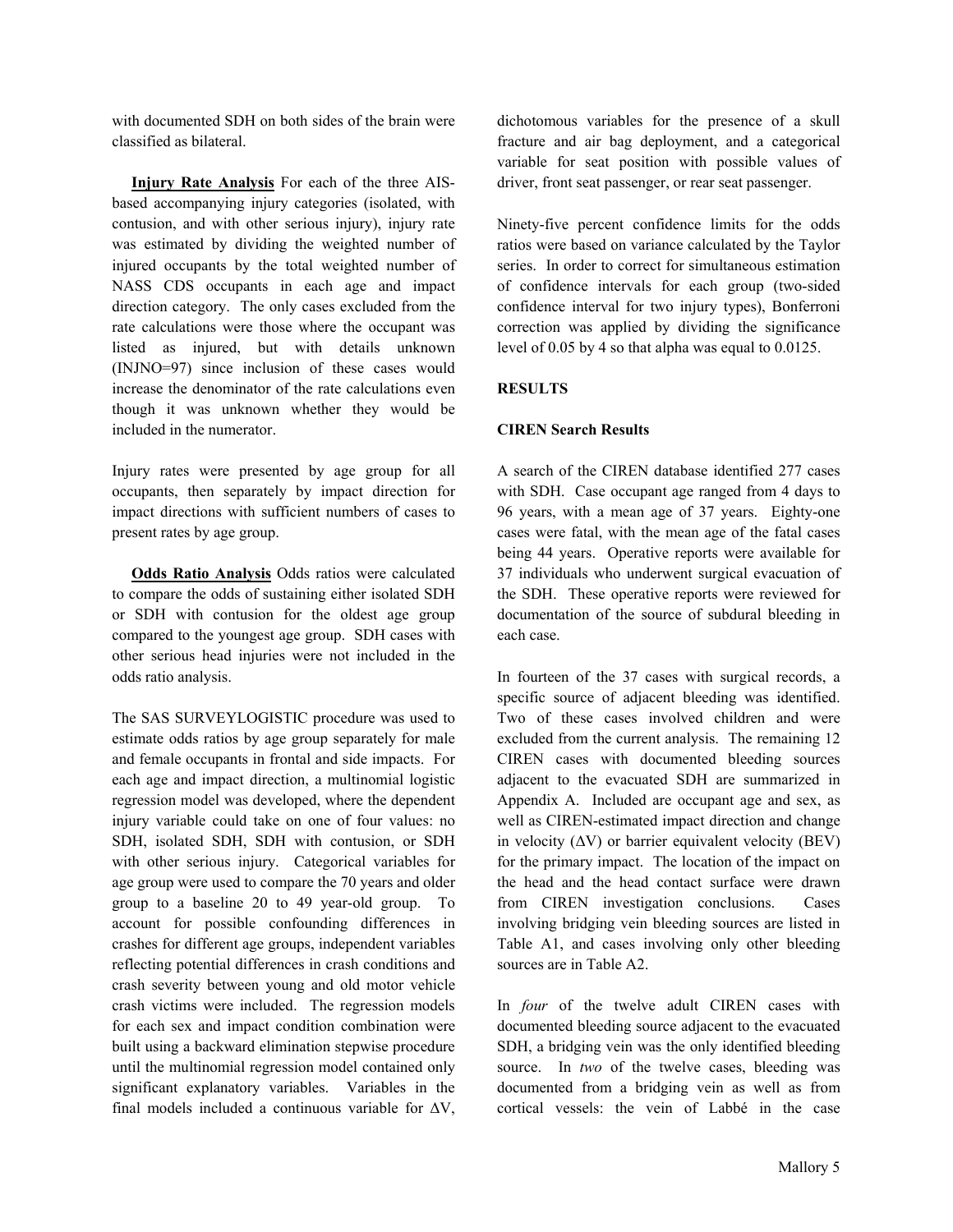involving a 46 year-old woman and a posterior parietal superficial cortical vein in the case involving a 27 year-old woman (Table A1). In the remaining *six* adult CIREN cases with bleeding sources listed in the operative reports, bridging veins were not involved (Table A2). In three of those cases, documented bleeding adjacent to the evacuated SDH was attributed to contusions. Of the remaining three cases attributed to other bleeding sources, two documented intracerebral hematomas and the third documented an adjacent arterial bleeder on the brain surface.

The CIREN cases with information on subdural bleeding source were also reviewed to determine how they would have been categorized under the AISbased accompanying injuries system used to sort cases in the NASS CDS analysis (Table 1). The objective was to determine whether the AIS-based categories to be used as surrogate variables for bleeding sources were consistent with the actual bleeding source identified in CIREN cases with additional medical information.

**Table 1. Number of CIREN cases in each injury source category sorted by how they would have been categorized under AIS-based accompanying injury system used in NASS CDS analysis.** 

|                   |                                                      | Bleeding Source (from CIREN) |                  |         |  |
|-------------------|------------------------------------------------------|------------------------------|------------------|---------|--|
|                   |                                                      | <b>Bridging</b><br>Vein      | <b>Contusion</b> | Other   |  |
| Based on AIS only | <b>Isolated</b>                                      | 2 cases                      |                  | 1 case  |  |
|                   | With<br><b>Contusion</b>                             |                              | 3 cases          |         |  |
|                   | <b>With Other</b><br><b>Serious</b><br><i>Injury</i> | 4 cases                      |                  | 2 cases |  |

Of the CIREN cases, three would have been classified as isolated, three as with contusion, and six as with other serious injury by the AIS-based system. As shown in Table 1, two of the three cases that would have been categorized as isolated using the AIS-based system were associated with bridging vein failure in the CIREN operative report. All three cases that would have been categorized as with contusion using the AIS-based system were associated with contusion in CIREN records. This correspondence provides

support for the use of isolated and with contusion injury categories as surrogate variables for SDH originating from bridging vein rupture and contusion, respectively. Of the CIREN cases that would have been categorized as with other serious injury by the AIS-based system, four were actually associated with bridging vein failure, and two were attributed to adjacent hematomas. Thus, the other serious injury category was not used as a surrogate variable for any specific bleeding source.

#### **NASS CDS Search Results**

In NASS CDS 1993-2008, there were 1,943 adult occupants coded with SDH, representing a weighted total of 105,980 cases. Among these, 46,907 cases were occupants age 20-49, 41,578 were age 50-69, and 17,494 were age 70 or older.

 **Accompanying Head Injuries** The percentage of adult SDH cases where there were also other serious head injuries documented are shown in Figure 1. The percentages for each age group sum to greater than 100% since each SDH case may have multiple accompanying serious head injuries.



**Figure 1. Percentage of SDH cases in each age group where other serious head injuries are also present (with standard error).** 

Among the youngest age group, 16% of those with SDH sustained no other serious head injuries. In the oldest age group, 54% of SDH cases were isolated. For adults in all age groups, subarachnoid hemorrhage and contusions were among the most common serious injuries to accompany SDH. For those younger than 70, skull fracture and closed head injury were recorded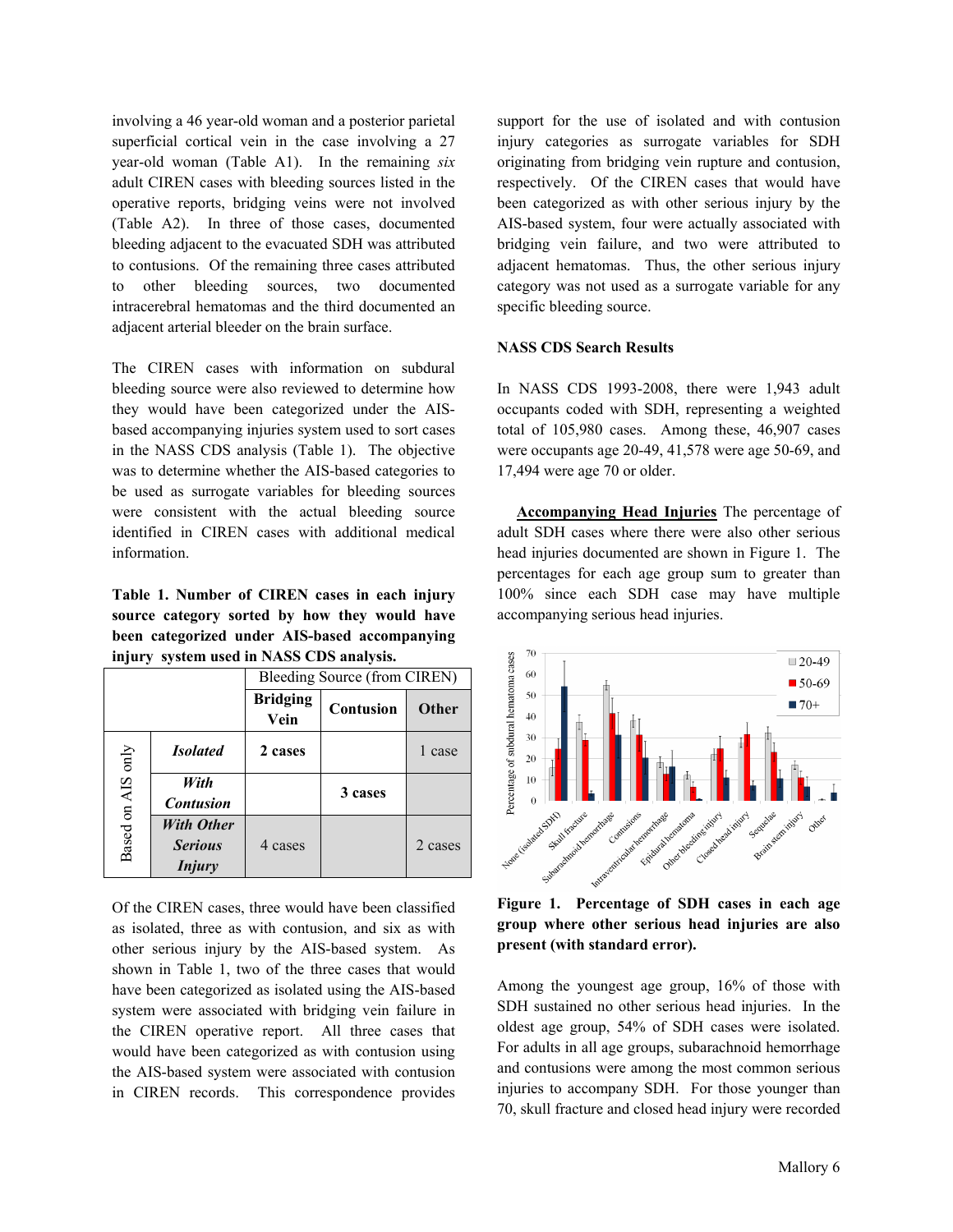in more than 25% of subdural cases. In contrast, among the oldest group of occupants with SDH, skull fractures were documented in fewer than 3% of cases and closed head injuries in fewer than 10% of cases. For the youngest age group, injuries in the sequelae category were also common.

 **Relative Frequency of Isolated Subdural Hematoma** The frequency of isolated SDH versus SDH with contusion or with other serious injury was compared for occupants by age group and sex (Figure 2) as a percentage of all SDH cases. The percentage of subdural cases that are isolated among younger occupants is similar for men (15%) and women (17%). Among older occupants, however, the percentage of SDH that are isolated among men increases to only 33% while for women isolated SDH make up 65% of all subdural cases.



**Figure 2. Percentage of SDH cases by sex and age group that are isolated versus with contusion or other serious head injury (standard error shown for percentage of isolated only).** 

The frequency of isolated SDH compared to SDH with contusion or SDH with other serious head injury is compared by crash impact direction in Figure 3. Of the vehicle impact directions, frontal impacts showed the highest percentage of isolated SDH, with over 30% of frontal SDH cases having no other serious head injuries.

Broken down by head impact location where cutaneous or bone injuries were present, Figure 4 shows that cases with isolated SDH were more likely to be associated with evidence of only frontal contact while cases with contusion were more likely to have evidence of a head impact on the side, either alone or with frontal contact.



**Figure 3. Percentage of SDH cases by impact direction that are isolated versus with contusion or other serious head injury (standard error shown for percentage of isolated only).** 



**Figure 4. Percentage of SDH cases by accompanying injury category that have evidence of head contact location (with standard error shown for frontal cases only).** 



**Figure 5. Percentage of side impact SDH cases by type (isolated versus accompanied by contusion or other serious head injuries) where SDH is ipsilateral or contralateral to vehicle impact side.** 

For side impact cases with SDH, the vehicle impact direction was compared to the side of the SDH (Figure 5). Cases where the vehicle impact and subdural were on the same side were categorized as ipsilateral, and those on opposite sides were contralateral. Cases with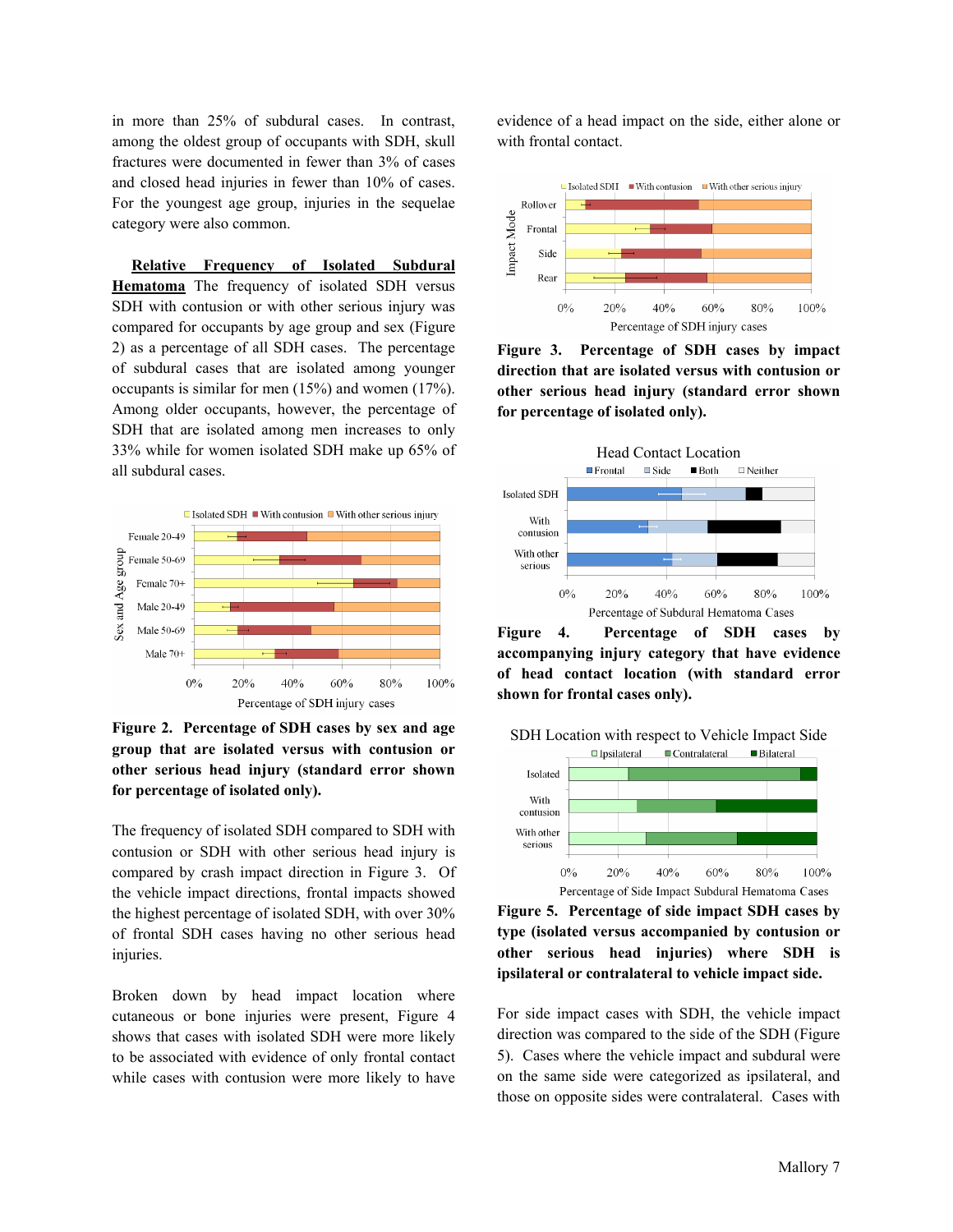isolated SDH were rarely bilateral (7%) compared to cases with subdural and contusion (41% bilateral) or subdural and other serious injury (32% bilateral). Isolated SDHs were predominantly contralateral (69%). In subdural cases with contusion or other serious head injury, ipsilateral or contralateral SDH occurred with similar frequency.

 **Injury Rate Analysis** The rate of SDH injury goes up with age, regardless of whether the injury is isolated or in combination with contusion or other serious head injuries (Figure 6), but the increase in injury rate for occupants age 70 and older is especially dramatic for isolated SDH. The oldest group had a rate of isolated SDH that was 15 times higher than the rate of injury for younger occupants. For younger occupants, the rate of SDH in combination with contusion or other serious head injury is higher than the rate of isolated SDH. The opposite is true for older occupants, who are twice as likely to sustain an isolated SDH as one accompanied by contusion or other serious head injury.



**Figure 6. Injury rate for each type of SDH as percentage of all included occupants in all crash directions in each age group (with standard error).** 

When injury rates are calculated by impact direction (Figure 7), the age-related increase in rate of isolated SDH is especially notable in frontal impacts, while side impacts show a consistent increase in all types of SDH for the oldest occupants. The rate of SDH with contusions is higher in side impact than in frontal impact for all age groups.



**Figure 7. Injury rate for each type of SDH as percentage of all included occupants in frontal and side impact crashes (with standard error).** 

 **Odds Ratios** Odds ratios were calculated to compare the odds of sustaining either isolated SDH or SDH accompanied by contusion for the oldest age group compared to the youngest age group. Regression models developed using backward elimination for males and females in frontal impacts included the potential confounding variables  $\Delta V$ , skull fracture, and occupant seat location (driver, front passenger or rear passenger). Models for side impact for both males and females additionally included the potential confounder of air bag deployment.

Table 2 shows the point estimate for each odds ratio for males and females and for impact direction separately. To compare odds of each type of injury for older occupants versus younger adults, injuries that have a point estimate odds ratio greater than 1.0 and do not include 1.0 in the Bonferroni-corrected 95% confidence interval are annotated with an asterisk(\*) to indicate significantly increased odds of injury for the older age groups. The resulting odds ratio for males in frontal crashes, for example, estimates that the odds of isolated SDH for an individual in the oldest age group were 11.4 times the odds of injury for a young adult *under the same conditions.* Since the entire confidence interval is greater than 1.0, this difference is significant at the 95% confidence level. As shown in Table 2, odds of injury for isolated SDH or for SDH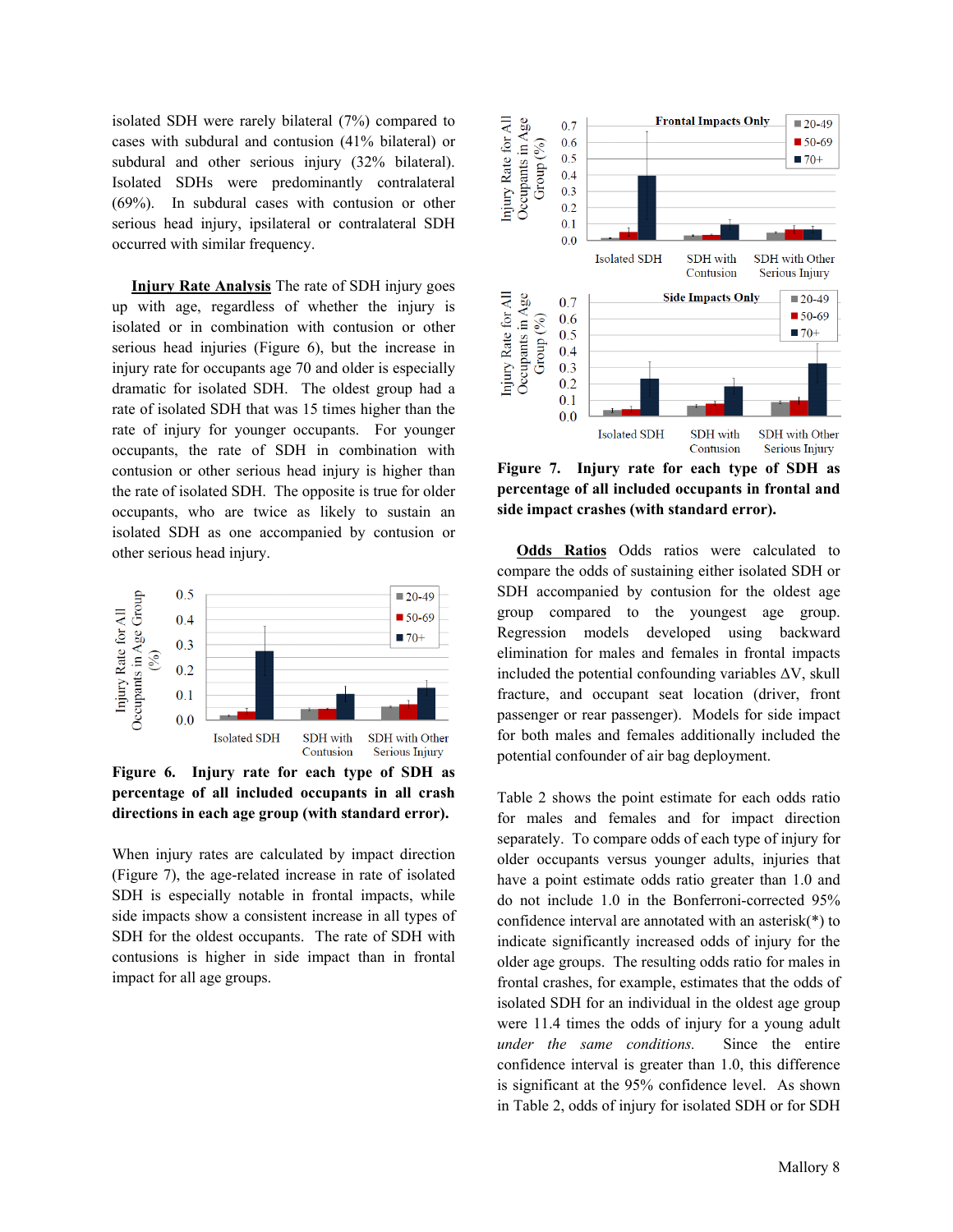with contusion are especially elevated for older occupants in frontal crashes. The age-related increases in injury odds in frontals are particularly notable for isolated SDH and for women.

#### **Table 2.**

**Odds ratios for types of SDH for 70+ age group compared to age 20 to 49 age group (Significant point estimates highlighted and marked with an** 

|         |        |                     | Odds    | 95% CI        |
|---------|--------|---------------------|---------|---------------|
|         |        |                     | Ratio   |               |
| Frontal | Male   | <b>Isolated SDH</b> | $11.4*$ | $2.0 - 64.9$  |
|         |        | With Contusion      | $2.6*$  | $1.03 - 6.7$  |
|         | Female | <b>Isolated SDH</b> | 118.4*  | $11.9 - >999$ |
|         |        | With Contusion      | $11.5*$ | $2.4 - 54.5$  |
| Side    | Male   | <b>Isolated SDH</b> | 2.1     | $0.4 - 12.5$  |
|         |        | With Contusion      | 2.4     | $0.7 - 7.8$   |
|         | Female | <b>Isolated SDH</b> | 4.5     | $0.7 - 30.4$  |
|         |        | With Contusion      | $3.9*$  | $1.6 - 9.4$   |

| asterisk*) |  |  |
|------------|--|--|

#### **DISCUSSION**

Previously, the focus in SDH tolerance research has been on those originating from bridging vein failure. To begin to explore how tolerance to SDH changes with age, it needs to be determined whether bridging vein failure is the dominant injury mechanism for adults of all ages, or whether certain bleeding sources are particularly associated with the increase in SDH for older occupants.

Although autopsy and surgery studies have shown that SDH are commonly caused by bleeding from sources other than bridging veins [Jamieson and Yelland, 1972, Maxeiner, 1998], no large scale crash data set includes bleeding source information for SDH to evaluate the proportion of motor vehicle crash SDH cases that are caused by bleeding sources other than torn bridging veins for different age groups.

 **CIREN Results** The current analysis of the CIREN database revealed a small number of cases where surgical reports documented adjacent bleeding that was assumed to be the most probable source of bleeding in each case. Review of these cases demonstrated that bridging veins are not the exclusive cause of SDH for any age group, and that other bleeding sources do need to be considered. SDH cases in CIREN were associated with surface contusions,

intracerebral hematoma, and bleeding vessels on the surface of the brain as well as with bridging vein bleeding (Tables A1 and A2). The results of the CIREN search were consistent with previous studies that showed that SDH was not exclusively associated with bleeding from bridging veins and that SDH from non-bridging vein sources were relatively common in motor vehicle crashes [Jamieson and Yelland, 1972, Maxeiner, 1998].

Although review of the CIREN cases showed that bleeding sources other than bridging veins can contribute to SDH, there are too few cases with documentation on bleeding sources to analyze the distribution of age or crash conditions among cases originating either with bleeding from the bridging veins or from other bleeding sources.

 **Comparison of Probable Bleeding Source by Categories in CIREN and NASS CDS Analyses** In contrast, NASS CDS has a large number of occupants coded with SDH, but no detailed medical information to specifically attribute those injuries to individual sources of bleeding. Therefore, the current study used available information on accompanying head injuries in NASS CDS to categorize the cases according to other serious head injuries present. In the absence of specific information on bleeding sources in cases coded with SDH, the accompanying injuries were used as surrogate variables for potential bleeding sources for the SDH in each case.

CIREN cases were used to evaluate the suitability of categorizing NASS CDS occupants into isolated SDH cases and SDH cases with contusion as surrogate variables for bridging-vein sourced subdural cases and contusion-sourced SDH cases, respectively. The CIREN cases with documented probable bleeding sources were reviewed and sorted by the same categories used in the NASS CDS search based on AIS codes (Table 1). The objective was to confirm whether the information drawn from AIS codes was consistent with the more detailed information available in operative reports. A good match would support use of the AIS-based categories as surrogate variables for probable bleeding source in NASS CDS which has no narrative injury detail.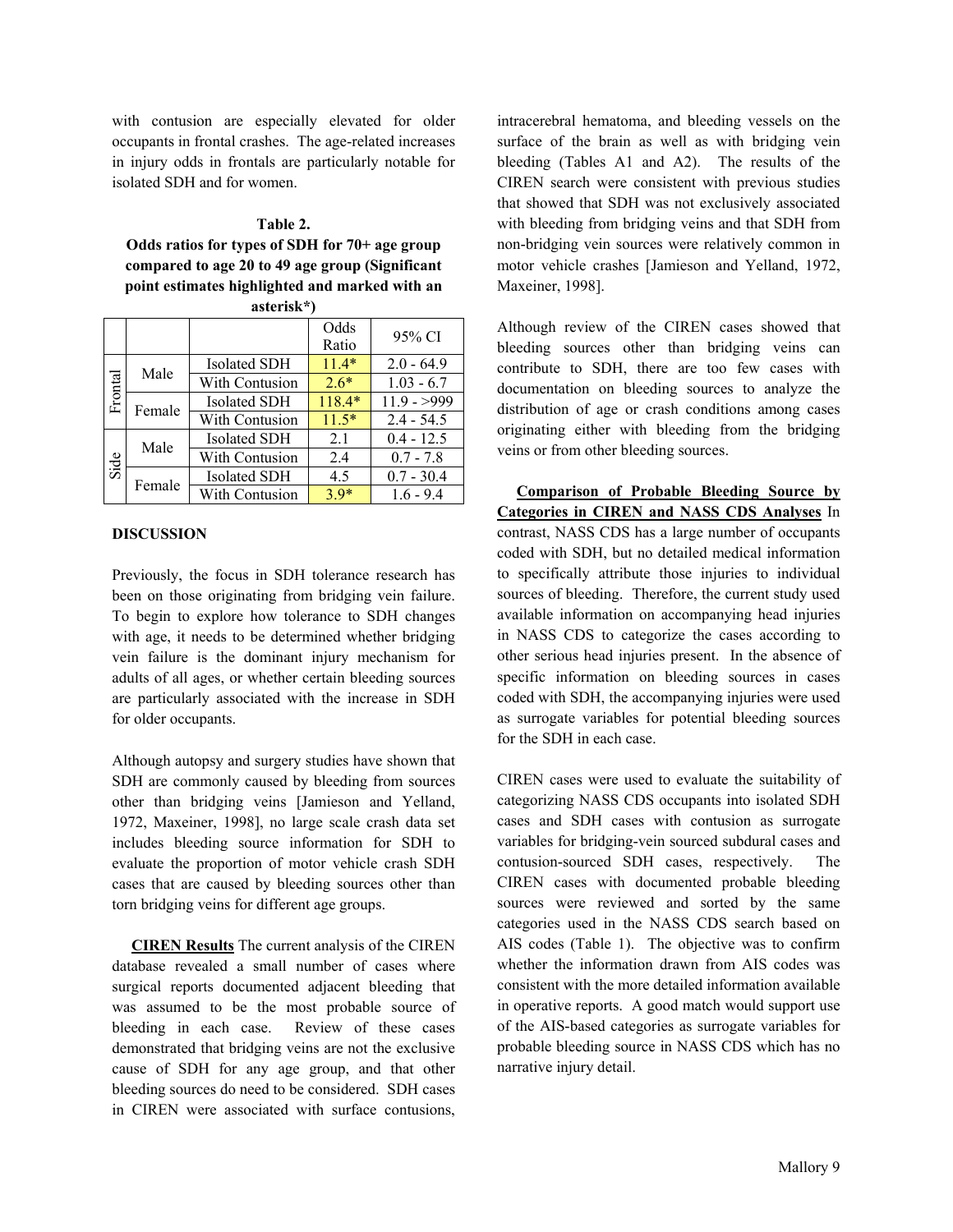Of the three CIREN cases that would have been classified as isolated from the categories used in the NASS analysis, two were indeed associated with bridging vein failure and one with a torn artery on the surface of the brain. Of the three cases that would have been classified as subdural with contusion, all three were associated with a contusion in the operative report. Among the six cases that would have been classified as subdural with other serious injury, operative reports indicated that two were associated with intracerebral hematoma, and four were associated with bridging vein failure or bridging vein failure as well as failure of other surface veins. This comparison suggests that cases categorized as isolated SDH are more likely to be associated with bridging vein rupture than with other sources and that cases in the SDH with contusion category are more likely to be from contusions than from bridging veins or other sources. The other serious head injury category may contain cases caused by bridging vein rupture or from bleeding sources on the surface of the brain. Therefore, although the injury categories used are only surrogates for variables describing the original source of bleeding, it is reasonable to use the trends in the isolated SDH and the SDH with contusion categories to approximate trends between cases where the SDH was produced by bridging vein bleeding versus by brain contusions, respectively. Since the true source of subdural bleeding is not available in NASS CDS or any other large-scale crash database, this data represents the best available estimate.

 **NASS CDS Results** Based on the assumption that the injury categories used are reasonable surrogate variables for bleeding source for SDH, the increased tendency for older occupants to sustain isolated SDH (Figure 1) potentially reflects an increased frequency of SDH caused by bridging vein damage. Although the rate of SDH increases with age, regardless of accompanying injuries (Figure 6), cases with isolated SDH are 15 times more frequent among those aged 70 and older than among adults younger than 50. In comparison, SDH with contusion or other serious injury is only about 2.4 times as frequent among the oldest group compared to the youngest group.

The age-associated increase in isolated SDH is especially prominent for women and in frontal impacts (Table 2). Although isolated SDHs make up about the

same proportion of SDH cases in women and men in the age 20 to 49 age group  $(15\% \text{ and } 17\%)$ respectively), SDH in the 70 and older age group are isolated in 65% of female cases but only 33% of male cases (Figure 2). SDH are isolated in 34% of cases sustained in frontals, compared to 23% of cases in side impacts (Figure 3). For the oldest age group, the injury rate for isolated SDH in frontals is almost twice that in side impacts (Figure 7). These results suggest that the age-related increase in bridging veinassociated SDH may especially affect women and those in frontal impacts.

Odds ratio analysis (Table 2) shows that the agerelated increase in SDH in frontal crashes is present even after accounting for variables related to crash and head impact severity  $(\Delta V, \text{ air bag deployment}, \text{ skull})$ fracture), especially for isolated SDH, and for women.

Assuming that isolated SDH are most likely to be associated with bridging vein bleeding, the current findings that the age-related increase in isolated SDH may be more frequent in frontal impacts are consistent with studies that have linked anterior-posterior motion to bridging vein failure [Depreitere et al., 2006, Gennarelli and Thibault, 1982, Löwenhielm, 1974, Ommaya et al., 1968] and consistent with the explanation that older individuals are more prone than younger individuals to SDH by bridging vein failure due to the increased relative brain motion and bridging vein tension induced by atrophy in the aging brain [Kleiven and von Holst, 2002, Meaney, 1991, Yamashima and Friede, 1984].

The case conditions for the SDH cases with contusion in the current study were compared to previous findings on cases with SDH with contusion [Maxeiner, 1998], or caused by bleeding sources that were intracerebral or on the surface of the brain rather than by bridging vein failure [Jamieson and Yelland, 1972]. In Jamieson and Yelland, the SDH cases with intracerebral or surface bleeds were more common among males. In the current study, SDH were accompanied by contusion more often among men than women, especially for *young* males under age 50 who sustained contusion with subdural more than twice as often as they sustained isolated SDH (Figure 2). Jamison and Yelland also reported that SDH caused by intracerebral or surface bleeding was *less*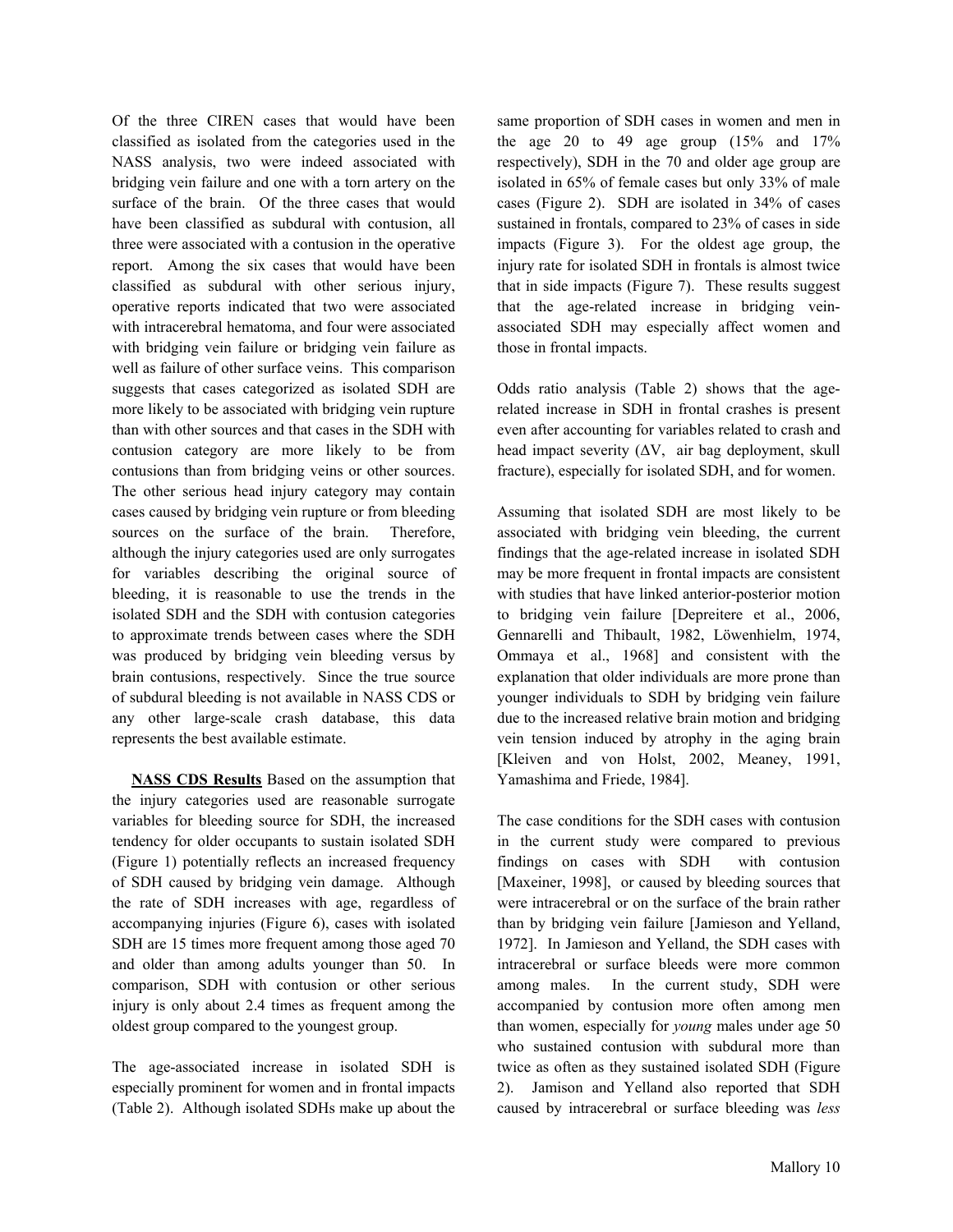common for adults over age 60. In the current study, although the injury rate for SDH with contusion increases for older occupants (Figure 6), the proportion of SDH that are accompanied by contusions decreases with age: only 20% of subdural cases among those age 70 and older are associated with contusion, compared to 38% of subdural cases for adults under age 50 (Figure 1). The reason for the reduction in the proportion of subdural injuries with contusion is that the age-related increase in rate of isolated SDH outpaces the age-related increase in rate of SDH with contusion. In previous studies, SDH associated with sources other than bridging veins were more frequently from lateral impact than those associated with bridging veins. In Jamieson and Yelland, 55% of complicated SDH cases were from lateral head impacts, while only 32% of isolated SDH cases were from lateral head impacts. Maxeiner reported 44% of SDH associated with contusion were confirmed to involve lateral head impacts while only 12% of bridging vein subdural hematoma were lateral head impacts. In the current study, 29% of cases with contusion were lateral vehicle impacts compared to 23% of isolated SDH cases which were lateral vehicle impacts.

Overall, the crash conditions most often associated with isolated SDH are different from those associated with SDH combined with contusion. While the rate of both types of subdural increases with age, the agerelated increase is greater for isolated SDH, especially among women. For the oldest group of occupants, the rate of isolated SDH is almost twice as high in frontals as in side impacts, while SDH with contusions occur at a higher rate in side impacts than in frontals for all age groups. Isolated SDH occur bilaterally in only 7% of cases, compared to subdural with contusion cases which are bilateral in 41% of cases (Figure 4). Among the isolated subdural cases, the hematoma is contralateral to the vehicle impact side in 69% of cases, while contralateral SDH are documented in only 32% of subdural cases with contusion (Figure 5). These differences between cases with isolated SDH and SDH combined with contusion support that these two injury categories are representative of two different patterns of injury. Assuming that these injury categories correspond approximately to SDH caused by bridging vein failure and SDH caused by contusions or other bleeding sources, the results suggest that the mechanism of injury for these two types of SDH may be quite different.

The types of motion and forces required to produce SDH from bleeding sources on the surface of the brain have not been addressed. Although bleeding from cortical contusions or ruptured cortical vessels into the subdural border cell region would only be possible with rupture of the arachnoid, the loading required to produce this combination of bleeding injury and arachnoid damage has not been explored experimentally, nor have the effects of age on this process been explored. Research on the tolerance of occupants of all ages to SDH would benefit from a better understanding of the mechanism of SDH from sources other than bridging veins.

Older occupants appear to be particularly vulnerable to isolated SDH, which suggests that the increase in SDH rate in older occupants may be more dependent on decreased tolerance to SDH associated with bridging vein failure than to those associated with other bleeding sources. Further research on how tolerance to bridging vein failure changes with age may explain much of the increase in incidence of SDH among older occupants.

# **CONCLUSIONS**

The rate of isolated SDH among crash occupants increases with age, potentially reflecting an increase in the frequency of SDH caused by bridging vein bleeding. This age-related increase is especially prominent among women and in frontal impacts. Determination of age-specific injury tolerance for SDH will require evaluation of the increasing risk of bridging vein failure in older occupants.

SDH accompanied by brain contusions or other potential bleeding sources are also common, especially in side impacts and among occupants younger than 70. These cases potentially represent injuries where subdural bleeding came from sources other than bridging veins. Estimation of the SDH tolerance for all adult occupants will require a better understanding of the mechanism of injury for SDH from these other bleeding sources.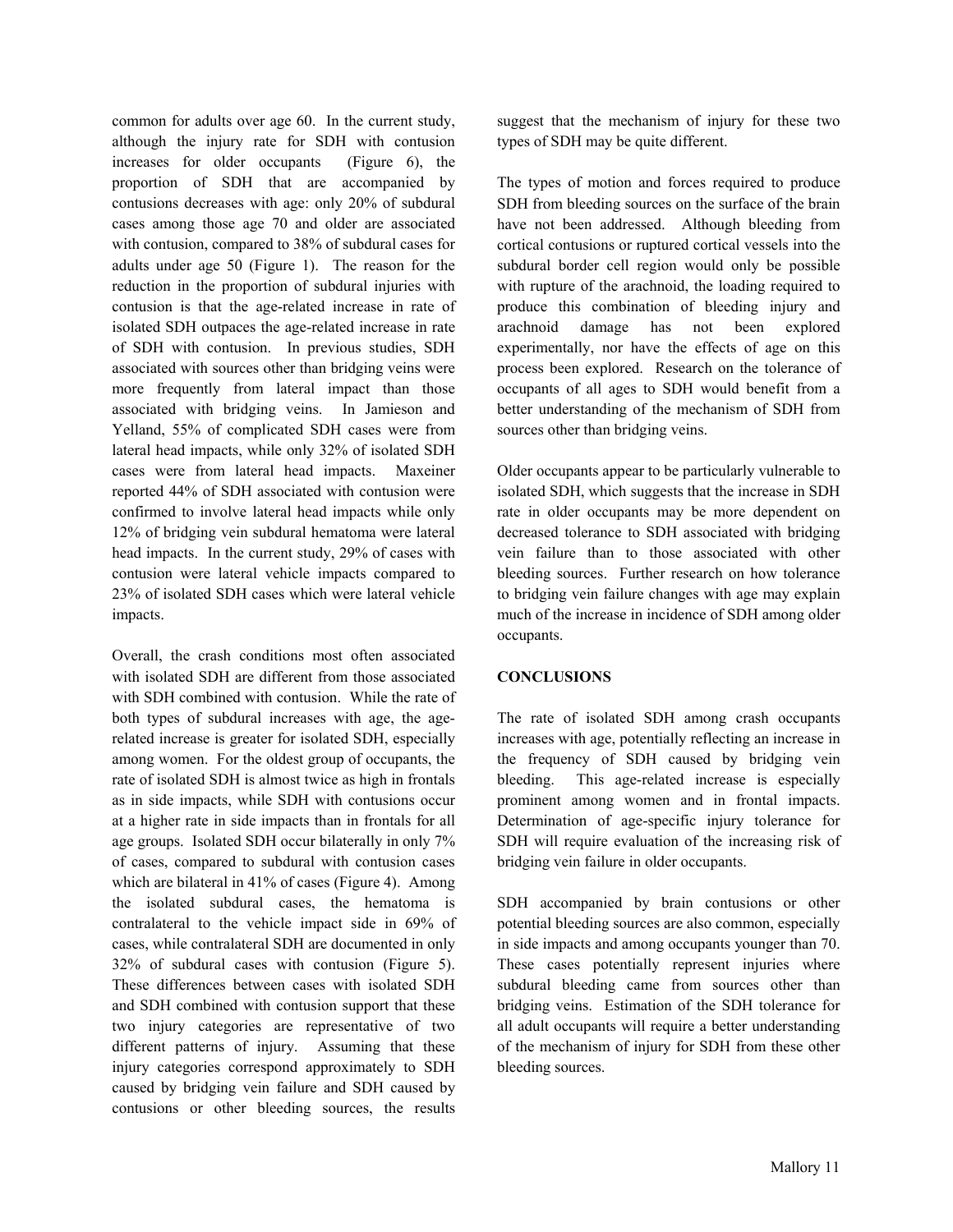### **ACKNOWLEDGEMENT**

The authors are grateful to Drs. Peter Letarte and Bruce Donnelly for helpful comments and valuable discussions on the mechanism of SDH.

#### **REFERENCES**

Depreitere, B., C. Van Lierde, P. Verschueren, H. Delye, D. Berckmans, I. Verpoest, J. Vander Sloten, G. Van der Perre and J. Goffin. 2005. "Cerebral Bridging Vein Rupture in Humans: An Experimental Evaluation." Iutam Symposium on Impact Biomechanics, Gilchrist, M. D., ed., Springer, pp. 305- 12.

Depreitere, B., C. Van Lierde, J.V. Sloten, R. Van Audekercke, G. Van der Perre, C. Plets and J. Goffin. 2006. "Mechanics of Acute Subdural Hematomas Resulting from Bridging Vein Rupture." J Neurosurg, 104(6), pp. 950-6.

Gennarelli, T.A. and L.E. Thibault. 1982. "Biomechanics of Acute Subdural Hematoma." J Trauma, 22(8), pp. 680-6.

Gennarelli, T.A. and D.I. Graham. 2005. "Neuropathology." Textbook of Traumatic Brain Injury, Silver, J. M., T. W. McAllister and S. C. Yudofsky, eds., American Psychiatric Publishing, Inc., Washington, DC.

Graham, D.I. 1996. "Neuropathology of Head Injury." Neurotrauma, Narayan, R. K., J. E. Wilberger and J. T. Povlishock, eds., McGraw Hill, New York, pp. 43-59.

Haines, D.E., H.L. Harkey and O. Al-Mefty. 1993. "The "Subdural" Space: A New Look at an Outdated Concept." Neurosurgery, 32(1), pp. 111-20.

Hanif, S., O. Abodunde, Z. Ali and C. Pidgeon. 2009. "Age Related Outcome in Acute Subdural Haematoma Following Traumatic Head Injury." Irish Medical Journal, 102(8), pp. 255-7.

Holbourn, A.H.S. 1943. "Mechanics of Head Injuries." Lancet, 2, pp. 438-41.

Hukkelhoven, C.W., E.W. Steyerberg, A.J. Rampen, E. Farace, J.D. Habbema, L.F. Marshall, G.D. Murray and A.I. Maas. 2003. "Patient Age and Outcome Following Severe Traumatic Brain Injury: An Analysis of 5600 Patients." J Neurosurg, 99(4), pp. 666-73.

Jamieson, K.G. and J.D. Yelland. 1972. "Surgically Treated Traumatic Subdural Hematomas." J Neurosurg, 37(2), pp. 137-49.

Jane, J.A. and P.C. Francel. 1996. "Age and Outcome of Head Injury." Neurotrauma, Narayan, R. K., J. E. Wilberger and J. T. Povlishock, eds., McGraw-Hill, pp. 793-804.

Kleiven, S. and H. von Holst. 2002. "Consqueences of Reduced Brain Volume Following Impact in Prediction of Subdural Hematoma Evaluated with Numerical Techniques." Traffic Injury Prevention, 3, pp. 303-10.

Lee, M.-C., J.W. Melvin and K. Ueno. 1987. "Finite Element Analysis of Traumatic Subdural Hematoma." 31st Stapp Car Crash Conference, SAE, pp. 67-77.

Lee, M.C. and R.C. Haut. 1989. "Insensitivity of Tensile Failure Properties of Human Bridging Veins to Strain Rate: Implications in Biomechanics of Subdural Hematoma." J Biomech, 22(6-7), pp. 537-42.

Löwenhielm, P. 1974. "Strain Tolerance of the Vv. Cerebri Sup. (Bridging Veins) Calculated from Headon Collision Tests with Cadavers." Z Rechtsmed, 75(2), pp. 131-44.

Mallory, A. 2010. "Head Injury and Aging: The Importance of Bleeding Injuries." Ann Adv Automot Med, 54, pp. 51-60.

Maxeiner, H. 1997. "Detection of Ruptured Cerebral Bridging Veins at Autopsy." Forensic Sci Int, 89(1-2), pp. 103-10.

Maxeiner, H. 1998. "Subdural Hematomas in Victims with and without Cerebral Contusions - Comparision of Two Types of Head Injuries." Rechtsmedizin, 9(1), pp. 14-20.

Maxeiner, H. and M. Wolff. 2002. "Pure Subdural Hematomas: A Postmortem Analysis of Their Form and Bleeding Points." Neurosurgery, 50(3), pp. 503-9.

Meaney, D.F. 1991. "Biomechanics of Acute Subdural Hematoma in the Subhuman Primate and Man." Ph.D. Dissertation, University of Pennsylvania.

Miller, D.J., I.R. Piper and P.A. Jones. 1996. "Pathophysiology of Head Injury." Neurotrauma, Narayan, R. K., J. E. Wilberger and J. T. Povlishock, eds., McGraw Hill, New York, pp. 61-9.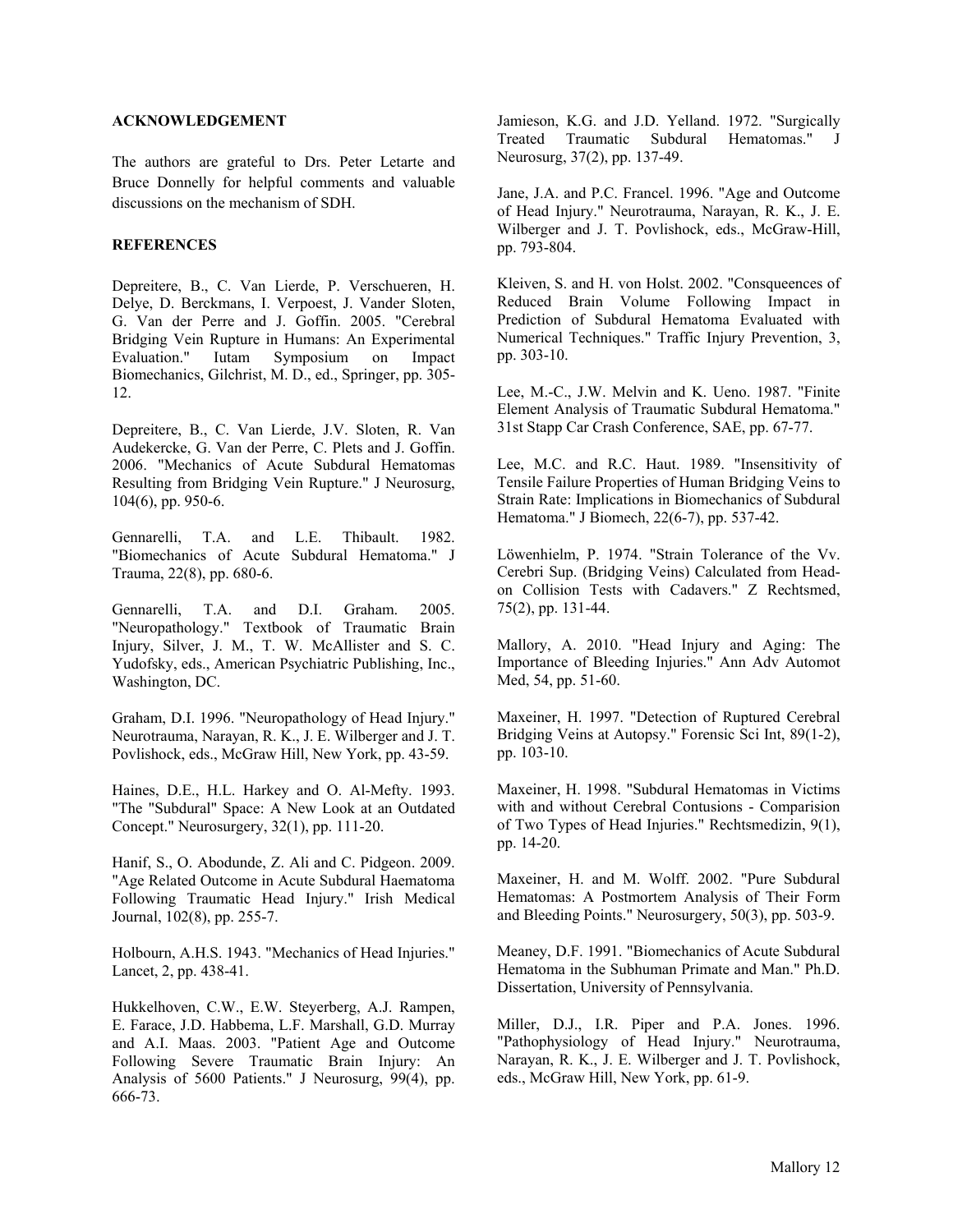Miller, J.D. and P.F.X.S. Statham. 2000. "Surgical Management of Traumtic Intracranial Hematomas." Operative Neurosurgical Techniques, Schmidek, H. H., ed., W.B. Saunders Company, Philadelphia, PA, pp. 83-90.

Monson, K.L. 2001. "Mechanical and Failure Properties of Human Cerebral Blood Vessels." Ph.D. Dissertation, University of California, Berkeley.

Ommaya, A.K., F. Faas and P. Yarnell. 1968. "Whiplash Injury and Brain Damage: An Experimental Study." JAMA, 204(4), pp. 285-9.

Perel, P., I. Roberts, O. Bouamra, M. Woodford, J. Mooney and F. Lecky. 2009. "Intracranial Bleeding in Patients with Traumatic Brain Injury: A Prognostic Study." BMC Emergency Medicine, 9(1), p. 15.

Raju, S., D.K. Gupta, V.S. Mehta and A.K. Mahapatra. 2004. "Predictors of Outcome in Acute Subdural Hematoma with Severe Head Injury - a Prospective Study." Indian Journal of Neurotrauma, 1(2), pp. 37-44.

Sawauchi, S. and T. Abe. 2008. "The Effect of Haematoma, Brain Injury, and Secondary Insult on Brain Swelling in Traumatic Acute Subdural Haemorrhage." Acta Neurochir (Wien), 150(6), pp. 531-6; discussion 6.

Seelig, J.M., D.P. Becker, J.D. Miller, R.P. Greenberg, J.D. Ward and S.C. Choi. 1981. "Traumatic Acute Subdural Hematoma: Major Mortality Reduction in Comatose Patients Treated within Four Hours." N Engl J Med, 304(25), pp. 1511-8.

Servadei, F. 1997. "Prognostic Factors in Severely Head Injured Adult Patients with Acute Subdural Haematoma's." Acta Neurochir (Wien), 139(4), pp. 279-85.

Stitzel, J.D., P.D. Kilgo, K.A. Danelson, C.P. Geer, T. Pranikoff and J.W. Meredith. 2008. "Age Thresholds for Increased Mortality of Three Predominant Crash Induced Head Injuries." Annu Proc Assoc Adv Automot Med, 52, pp. 235-44.

Taussky, P., H.R. Widmer, J. Takala and J. Fandino. 2008. "Outcome after Acute Traumatic Subdural and Epidural Haematoma in Switzerland: A Single-Centre Experience." Swiss Med Wkly, 138(19-20), pp. 281-5.

Toyama, Y., T. Kobayashi, Y. Nishiyama, K. Satoh, M. Ohkawa and K. Seki. 2005. "CT for Acute Stage of Closed Head Injury." Radiat Med, 23(5), pp. 309-16.

Yamashima, T. and R.L. Friede. 1984. "Why Do Bridging Veins Rupture into the Virtual Subdural Space?" J Neurol Neurosurg Psychiatry, 47(2), pp. 121-7.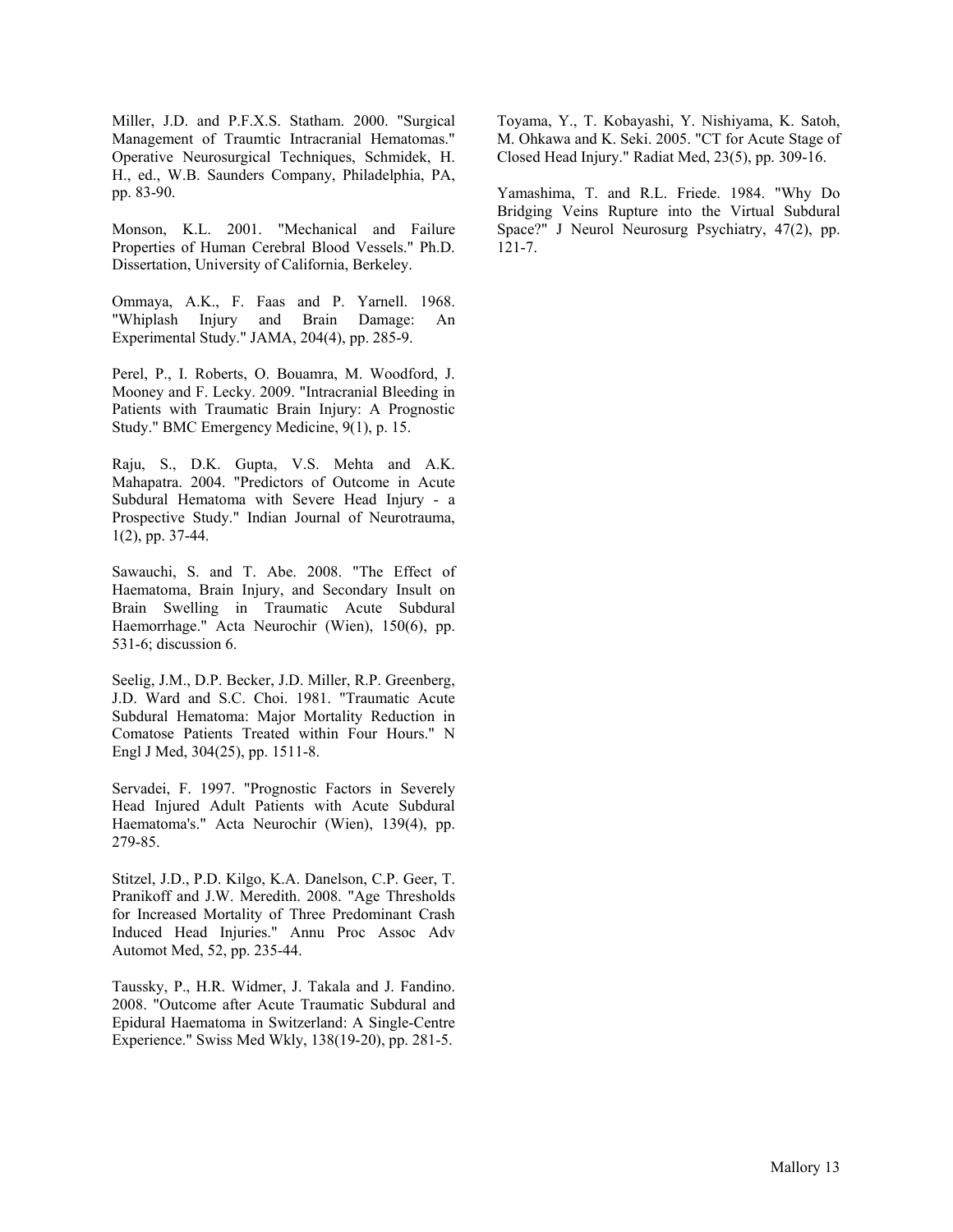| Age, Sex<br>& Seat<br><b>Position</b> | Impact<br><b>Direction</b><br>(PDOF) | Crash<br><b>Severity</b>          | Head<br>impact                                                             | <b>SDH</b> location                                            | <b>Adjacent Bleeding</b><br><b>Source Identified in</b><br><b>Operative Report</b>           | <b>Other Serious Head Injuries</b><br>(From AIS-codes with additional<br>detail from diagnostic imaging<br>where available) | AIS-based accompanying<br>injury category as used in<br><b>NASS CDS</b> analysis |
|---------------------------------------|--------------------------------------|-----------------------------------|----------------------------------------------------------------------------|----------------------------------------------------------------|----------------------------------------------------------------------------------------------|-----------------------------------------------------------------------------------------------------------------------------|----------------------------------------------------------------------------------|
| 26 y.o.<br>female<br>driver           | 11 o'clock                           | $BEV =$<br>49 km/h                | with left head                                                             | Left<br>Roof/side rail panhemispheric<br>and over<br>tentorium | Bridging vein:<br>Two lacerated bridging<br>veins near midline                               | Left cerebral swelling AIS 4<br>Left subcortical hemorrhage AIS 4<br>Left subarachnoid hemorrhage AIS 3                     | Other serious injuries                                                           |
| 85 y.o.<br>female right<br>front      | 12 o'clock                           | $\Delta V =$<br>$22 \text{ km/h}$ | Passenger-<br>side frontal<br>air bag with<br>left face                    | Left<br>frontotemporal                                         | Bridging vein:<br>Torn bridging vein "was<br>cause of hematoma"                              | (Fatal)<br>Cerebral edema AIS 3                                                                                             | Other serious injuries                                                           |
| 16 y.o.<br>female right<br>rear       | 3 o'clock                            | $\Delta V =$<br>53 km/h           | Left forehead<br>to seatback,<br>right occiput<br>to unknown<br>surface    | Left temporal<br>to convexity<br>and over<br>tentorium         | Bridging vein:<br>Hole in superior sagittal<br>sinus from an evolved<br>bridging vein        | Right intracranial vessel laceration AIS 4                                                                                  | Other serious injuries                                                           |
| 18 y.o.<br>female<br>driver           | 2 o'clock                            | $\Delta V =$<br>$59$ km/h         | Right door<br>impact<br>documented                                         | Right                                                          | Bridging vein:<br>Torn parasagittal vein                                                     | None                                                                                                                        | Isolated                                                                         |
| 46 y.o.<br>female right<br>front      | 3 o'clock                            | $\Delta V =$<br>$27$ km/h         | Right parietal<br>/ temporal to<br>door interior<br>or striking<br>vehicle | Right frontal<br>temporal and<br>parietal                      | Bridging vein & other:<br>Torn vein of Labbé,<br>petrosal vein, and sylvian<br>bridging vein | Subarachnoid hemorrhage AIS 3                                                                                               | Other serious injuries                                                           |
| 27 y.o.<br>female<br>driver           | 1 o'clock                            | $\Delta V =$<br>$32 \text{ km/h}$ | Left face and<br>occiput to A-<br>pillar and<br>roof                       | Left frontal,<br>parietal                                      | Bridging vein & other:<br>Bleeding from bridging<br>vein and superficial<br>cortical vein    | None                                                                                                                        | Isolated                                                                         |

**Table A1. CIREN cases with operative report documentation of bridging vein bleeding adjacent to surgically-evacuated subdural hematoma**